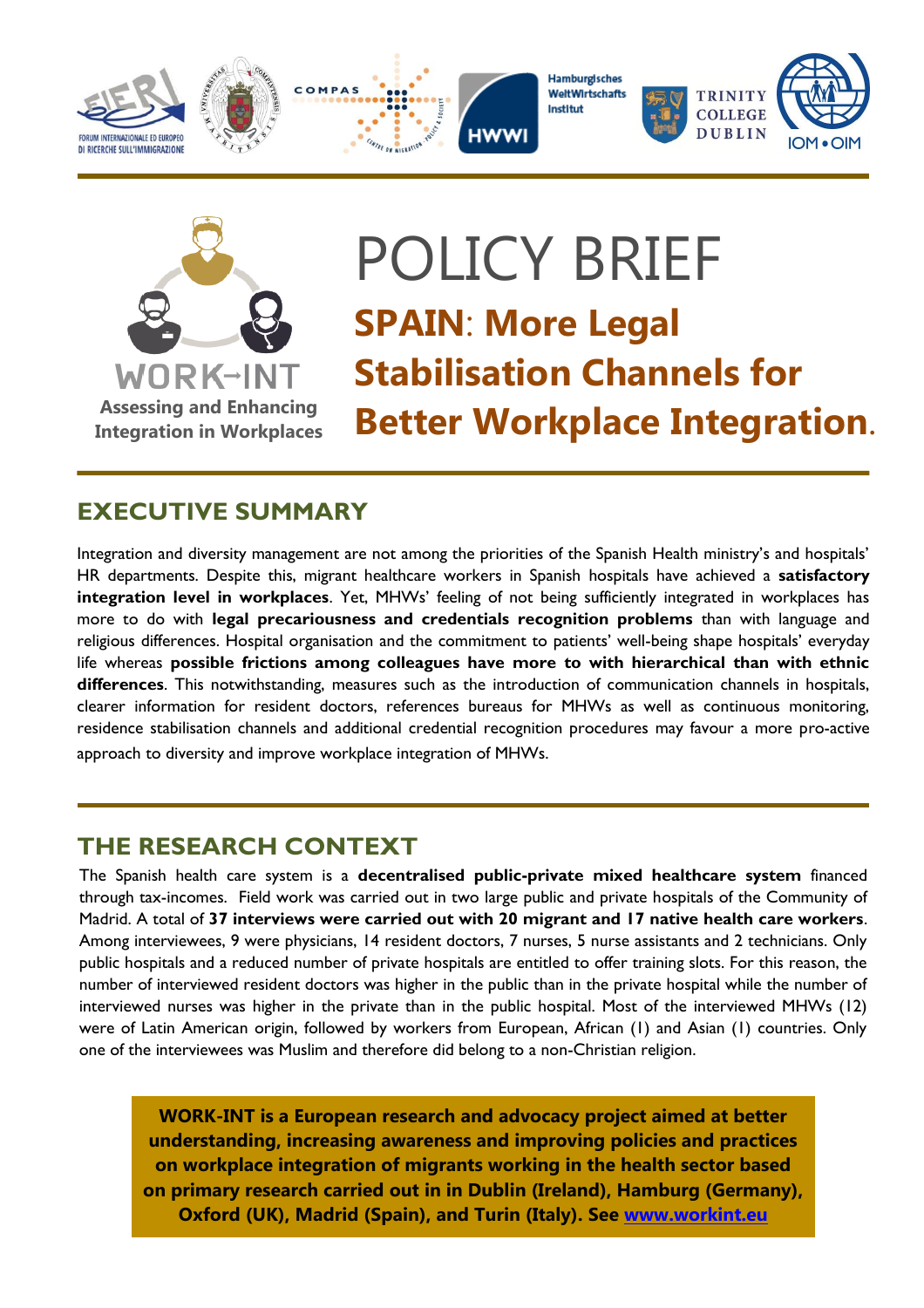#### **MAIN RESULTS**

- Workplace integration in the healthcare sector is perceived by HR and institutional representatives as a spontaneous process. In such a context, conflict resolution is seen as something that can be achieved 'on the fly' and **diversity management is not mentioned as an instrument for workplace cohesion**.
- There are **no particularly remarkable difficulties with respect to the integration of health care professionals in workplaces**. No particular differences are perceived between the public and the private hospital neither between doctors and nurses. The level of socialisation seems to be particularly high in the public hospital due to the large presence of resident doctors sharing the same life course in the same location.
- **Hierarchical differences between professional categories have appeared to be more important than ethnic differences** when it comes to assess conflict potential and to foster employment relationships. Furthermore, the need to work together very closely for many hours undoubtedly represents an incentive to soften conflicts and find a meeting point. From the point of view of hospital organization, **workplace integration is not perceived as a cultural problem** to the extent that health care professionals adapt to the way of working and establishing relationships in each hospital.
- The presence of many Latin Americans that speak the same language as their native colleagues does not always facilitate communication due to the different varieties of Spanish and their use in daily working life. In such a case, **Latin Americans' Spanish may be an object of criticism**. However, this type of difficulties does not seem to overshadow the weak relevance of language-based conflicts. Similarly, the issue of religious diversity is barely seen as a source of conflict due to the small presence of non-Christian professionals and the overall will to avoid discussions among colleagues on this point.
- and the existing barriers to permanent employment, such as possession of Spanish or EU nationality. Another **The perception of labour market integration in administrative terms seems to be more problematic**. As was seen, the majority of the interviewees believe that the current legislation prevents the full labour market integration of health care professionals due to the precariousness of the contracts offered important aspect concerns foreign credentials recognition as, especially in the case of nurses, **down-skilling as a consequence of the difficulties regarding foreign credentials recognition represents a source of dissatisfaction** for many nursing assistants and a barrier to full labour market integration.

### **POLICY RECOMMENDATIONS**

- Even though ethnic diversity does not seem to seriously affect MHWs' workplace integration, the **implementation of a more pro-active integration approach** would certainly contribute to face the increasing complexity of Spanish hospitals.
- Workplace integration and patients' care are closely related. However, the ministry's and hospitals' action protocols take into account the cultural and linguistic diversity of immigrant patients to only a very small extent. Intercultural mediation has started to play a role in the context of the primary attention (Family Doctors and Pediatricians) due to its holistic approach. In this respect, it would be advisable **to reinforce intercultural mediation skills** also in a number of hospital specialties such as infectious diseases.
- **Hospitals should take more advantage from their diverse staff** and should guarantee that emergency patients are attended by staff speaking their language. This would also increase the efficiency in patients' attendance.